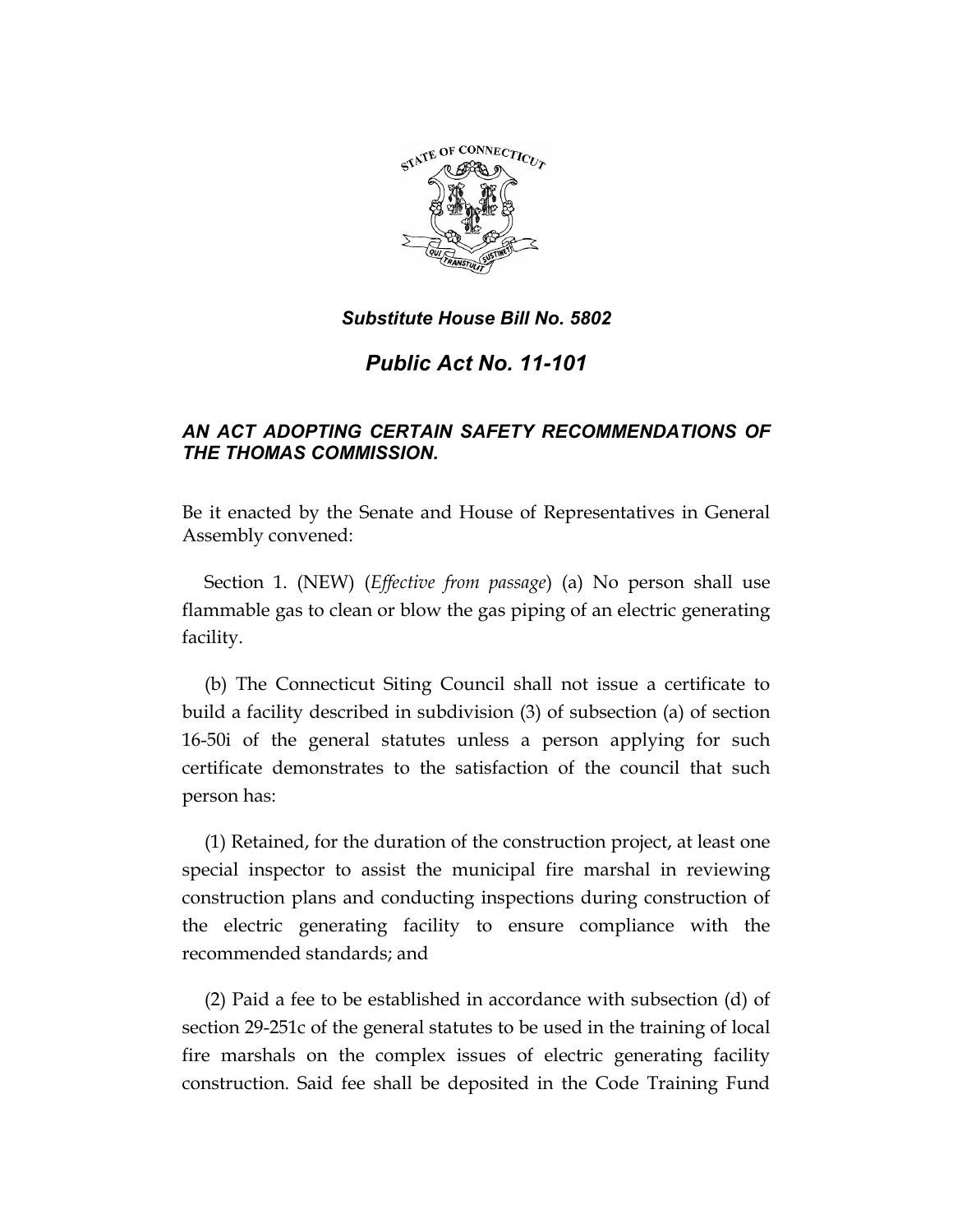established in section 29-251c of the general statutes.

(c) The special inspector retained under subsection (b) of this section shall have the following duties:

(1) To assist the local fire marshal in said fire marshal's review and approval of methods for cleaning the interior of gas piping;

(2) To approve an appropriate safety plan for any nonflammable gas blows conducted at the electric generating facility;

(3) To observe the actual cleaning procedure in order to assure compliance with the approved methods for cleaning the interior of gas piping; and

(4) To conduct inspections during construction of such facility in order to ensure compliance with the approved methods and with the provisions of this section.

(d) Any person designated as a special inspector for purposes of this section shall:

(1) Be approved by the Connecticut Siting Council and not otherwise employed or financially involved in the construction or operation of the electric generating facility; and

(2) Be a licensed professional mechanical engineer pursuant to chapter 391 of the general statutes, or a person holding a commission from the National Board of Pressure Vessel Inspectors and have knowledge and field experience in electric generating facility construction.

(e) Any person who violates any provision of subsection (a) or (b) of this section shall be fined not more than one hundred thousand dollars or imprisoned not more than two years or both for each offense.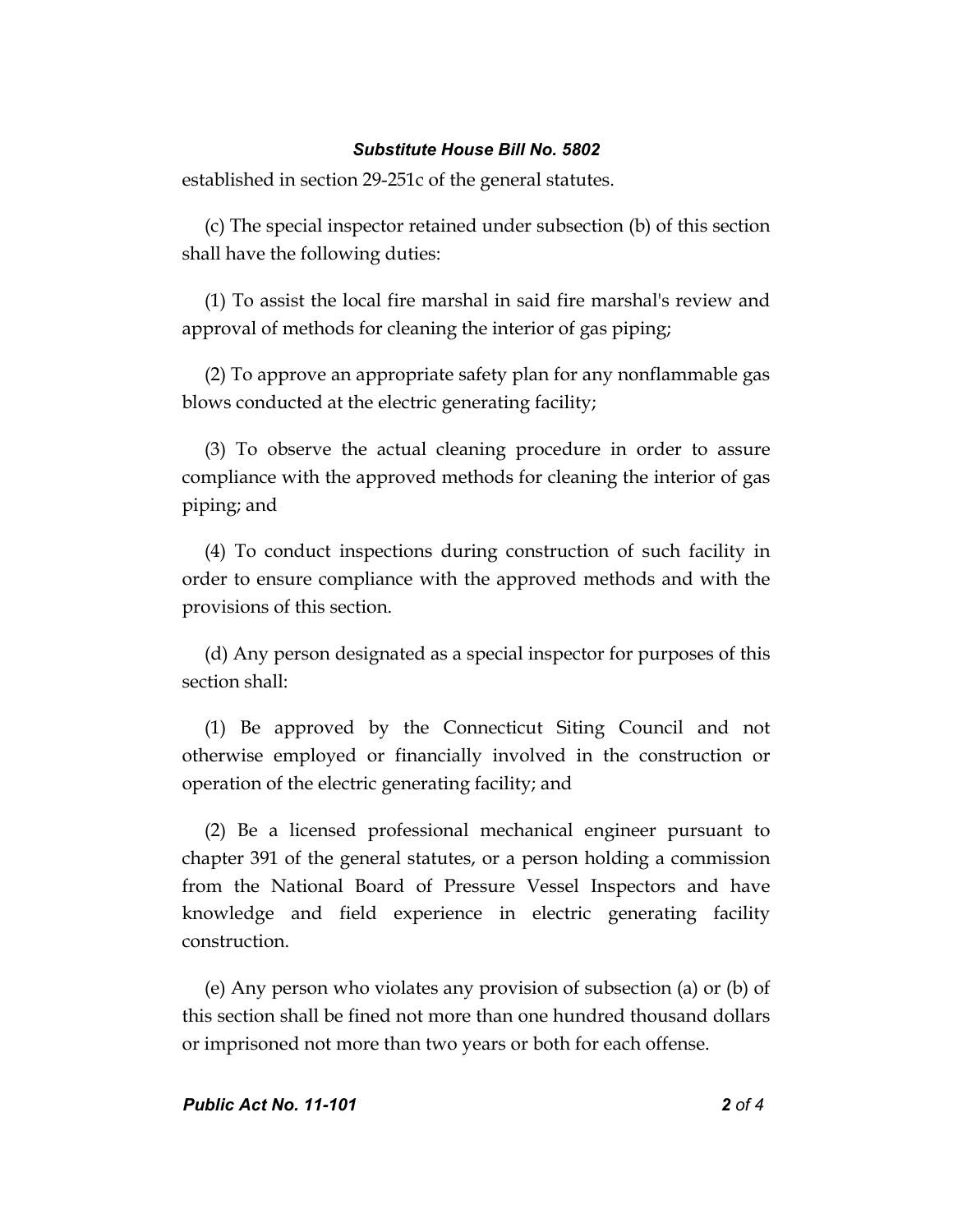Sec. 2. Subsection (h) of section 16-50j of the general statutes is repealed and the following is substituted in lieu thereof (*Effective from passage*):

(h) Prior to commencing any hearing pursuant to section 16-50m, the council shall consult with and solicit written comments from (1) the Department of Environmental Protection, the Department of Public Health, the Council on Environmental Quality, the Department of Agriculture, the Department of Public Utility Control, the Office of Policy and Management, the Department of Economic and Community Development and the Department of Transportation, and (2) in a hearing pursuant to section 16-50m, for a facility described in subdivision (3) of subsection (a) of section 16-50i, the Department of Emergency Management and Homeland Security, the Department of Public Safety, the Department of Consumer Protection and the Department of Public Works and the Labor Department. In addition, the Department of Environmental Protection shall have the continuing responsibility to investigate and report to the council on all applications which prior to October 1, 1973, were within the jurisdiction of said Department of Environmental Protection with respect to the granting of a permit. Copies of such comments shall be made available to all parties prior to the commencement of the hearing. Subsequent to the commencement of the hearing, said departments and council may file additional written comments with the council within such period of time as the council designates. All such written comments shall be made part of the record provided by section 16-50o. Said departments and council shall not enter any contract or agreement with any party to the proceedings or hearings described in this section or section 16-50p, that requires said departments or council to withhold or retract comments, refrain from participating in or withdraw from said proceedings or hearings.

Sec. 3. (NEW) (*Effective from passage*) At least once during the period

*Public Act No. 11-101 3 of 4*